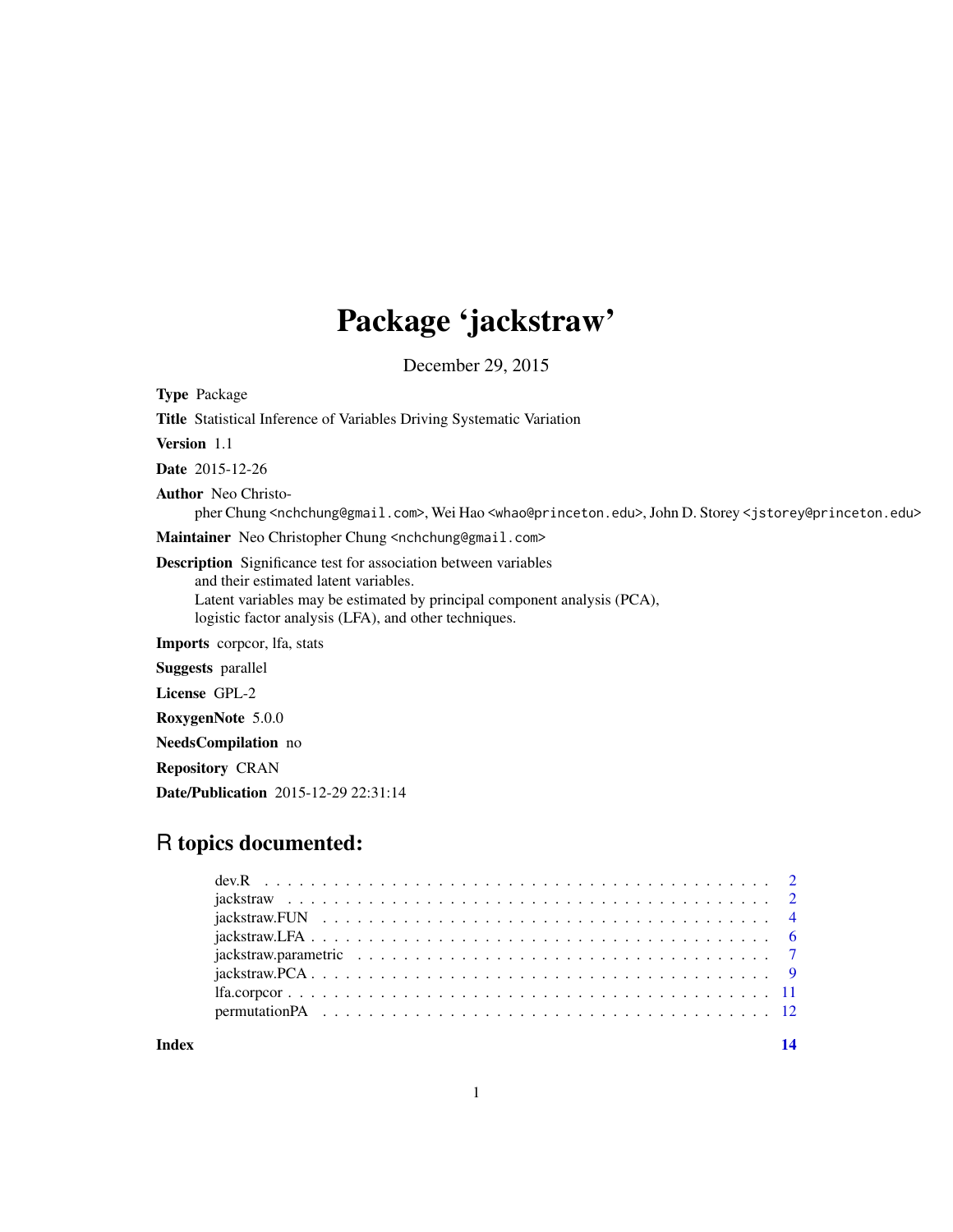<span id="page-1-0"></span>

#### Description

This function computes deviance between the full model and the null (intercept-only) model. It uses built-in R functions, namely glm; slow but no C++ dependencies. Make sure that LFr1 and LFr0 do not have intercept terms.

#### Usage

dev.R(dat, LFr1, LFr0 = NULL, p = FALSE)

#### Arguments

| dat  | a matrix with m rows and n columns.                              |
|------|------------------------------------------------------------------|
| LFr1 | alternative logistic factors (an output from lfa or lfa.corpcor) |
| LFr0 | null logistic factors (an output from lfa or lfa.corpcor)        |
| D    | estimate p-values (by default, "FALSE")                          |

#### Value

When p=FALSE (by default), dev.R returns a vector of m deviances.

When p=TRUE, a list consisting of

| dev     | the m deviances                              |
|---------|----------------------------------------------|
| p.value | the m p-values based on a chisq distribution |

#### Author(s)

Neo Christopher Chung <nchchung@gmail.com>

<span id="page-1-1"></span>

| jackstraw | Non-Parametric Jackstraw (Wrapper) |
|-----------|------------------------------------|
|-----------|------------------------------------|

#### Description

Estimates statistical significance of association between variables and their latent variables (LVs).

#### Usage

```
jackstraw(data, method = "PCA", FUN = NULL, r = NULL, ...)
```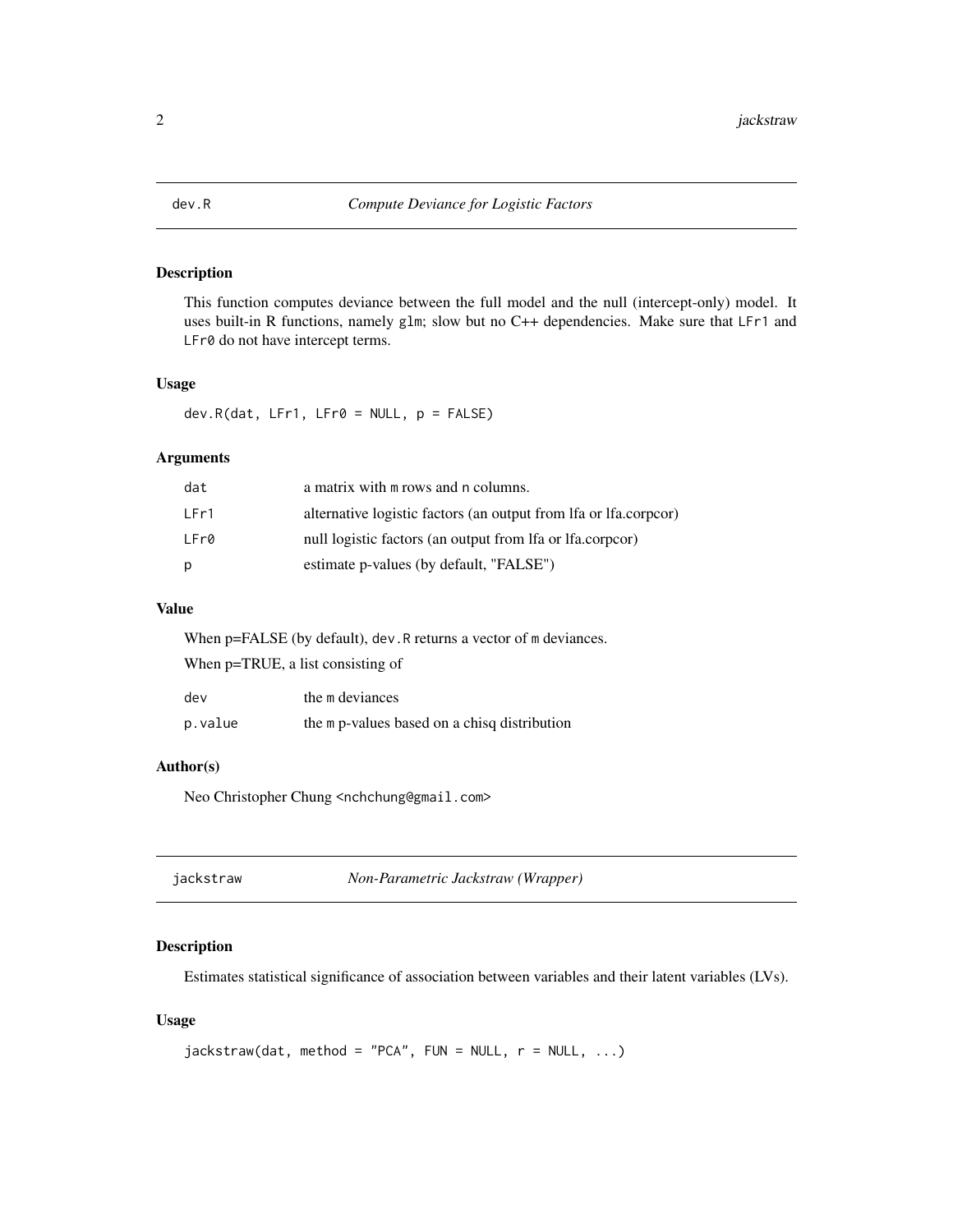#### jackstraw 3

#### Arguments

| dat          | a data matrix with m rows as variables and n columns as observations.                                     |
|--------------|-----------------------------------------------------------------------------------------------------------|
| method       | a LV estimation method (by default, "PCA"). Use an optional argument FUN to<br>specify a custom method.   |
| FUN          | optionally, provide a specfic function to estimate LVs. Must output r estimated<br>LVs in a $n*r$ matrix. |
| $\mathsf{r}$ | a number of significant latent variables.                                                                 |
| $\cdots$     | optional arguement passed along to a specific jackstraw function.                                         |

#### **Details**

This is a wrapper for a few different functions using the jackstraw method. Overall, it computes m p-values of association between m variables and their LVs. Its resampling strategy accounts for the over-fitting characteristics due to direct computation of LVs from the observed data and protects against an anti-conservative bias.

For advanced use, one may consider computing association between variables and a subset of r estimated LVs. For example, when there may be r=3 significant PCs, a user can carry out significance tests for the top two PCs (while adjusting for the third PC), by specifying  $r1 = c(1,2)$  and  $r=3$ .

Please take a careful look at your data and use appropriate graphical and statistical criteria to determine a number of interesting/significant LVs, r. It is assumed that r latent variables account for systematic variation in the data.

For advanced usage, see jackstraw.PCA, jackstraw.LFA, and jackstraw.FUN.

If s is not supplied, s is set to about  $10\%$  of m variables. If B is not supplied, B is set to  $m*10/s$ .

#### Value

jackstraw returns a list consisting of

| p.value   | m p-values of association tests between variables and their principal components |
|-----------|----------------------------------------------------------------------------------|
| obs.stat  | m observed F-test statistics                                                     |
| null.stat | s*B null F-test statistics                                                       |

#### Optional Arguments (see linked functions)

- s a number of "synthetic" null variables. Out of m variables, s variables are independently permuted.
- B a number of resampling iterations.
- r1 a numeric vector of latent variables (e.g., PCs) of interest. Not appropriate for all methods or functions.
- covariate a model matrix of covariates with n observations. Must include an intercept in the first column. Not appropriate for all methods and functions.

verbose a logical specifying to print the computational progress. By default, FALSE.

seed a seed for the random number generator.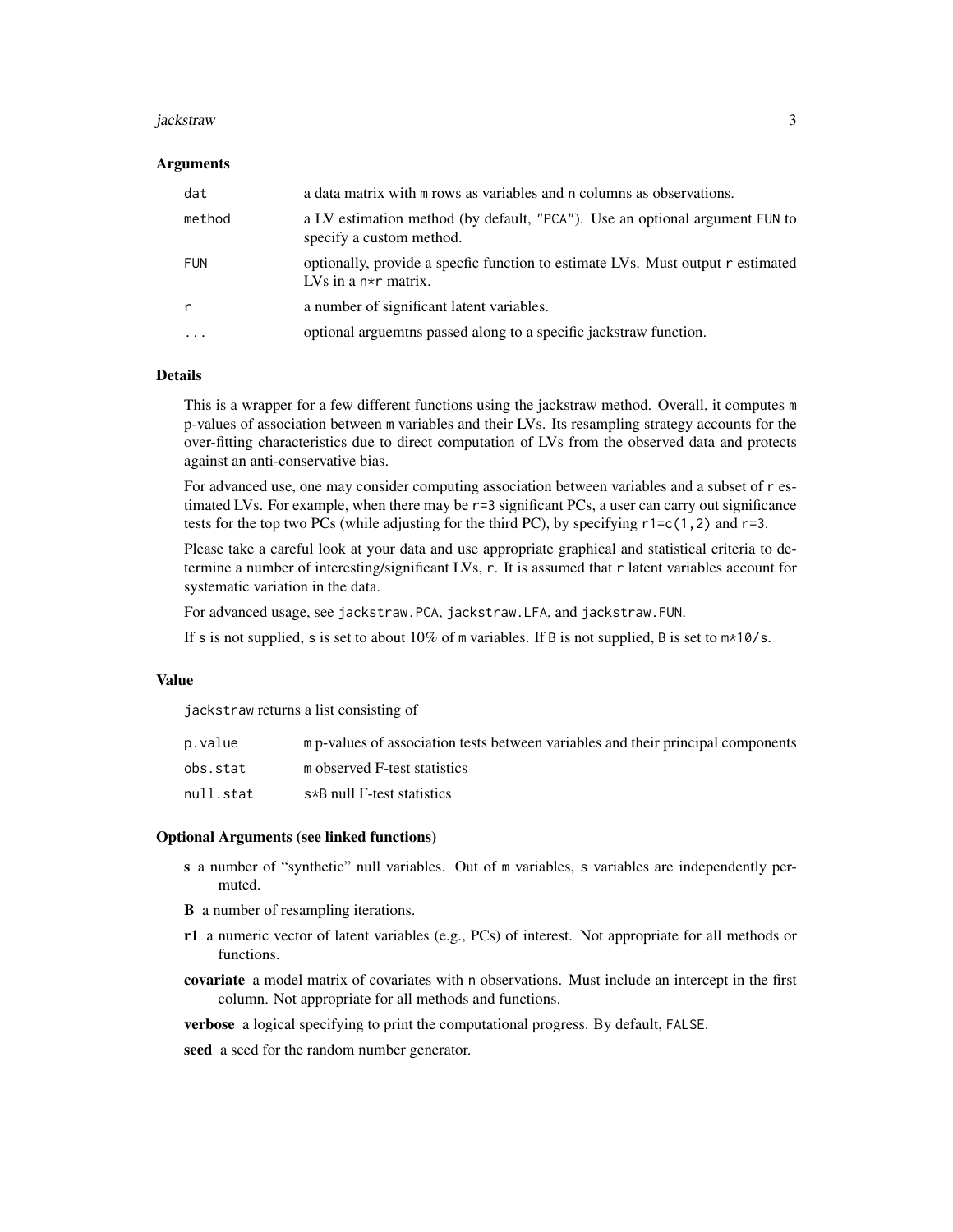#### <span id="page-3-0"></span>Author(s)

Neo Christopher Chung <nchchung@gmail.com>

#### References

Chung and Storey (2013) Statistical significance of variables driving systematic variation in highdimensional data Bioinformatics, 31(4): 545-554 [http://bioinformatics.oxfordjournals.](http://bioinformatics.oxfordjournals.org/content/31/4/545) [org/content/31/4/545](http://bioinformatics.oxfordjournals.org/content/31/4/545)

#### See Also

[permutationPA](#page-11-1) [jackstraw.PCA](#page-8-1) [jackstraw.LFA](#page-5-1) [jackstraw.FUN](#page-3-1)

#### Examples

```
set.seed(1234)
## simulate data from a latent variable model: Y = BL + E
B = c(rep(1,50), rep(-1,50), rep(0,900))L = rnorm(20)E = matrix(rnorm(1000*20), nrow=1000)dat = B %*% t(L) + E
dat = t(scale(t(dat), center=TRUE, scale=TRUE))
## apply the jackstraw
out = jackstraw(dat, r=1, method="PCA")
## Use optional arguments
## For example, set s and B for a balance between speed of the algorithm and accuracy of p-values
## Not run:
out = jackstraw(dat, r=1, s=10, B=1000, seed=5678)
## End(Not run)
```
<span id="page-3-1"></span>jackstraw.FUN *Non-Parametric Jackstraw for a Custom Function*

#### Description

Estimates statistical significance of association between variables and their latent variables, estimated using a custom function.

#### Usage

```
jackstraw.FUN(data, FUN, r = NULL, r1 = NULL, s = NULL, B = NULL,covariate = NULL, compute.obs = TRUE, compute.null = TRUE,
 compute.p = TRUE, verbose = TRUE, seed = NULL)
```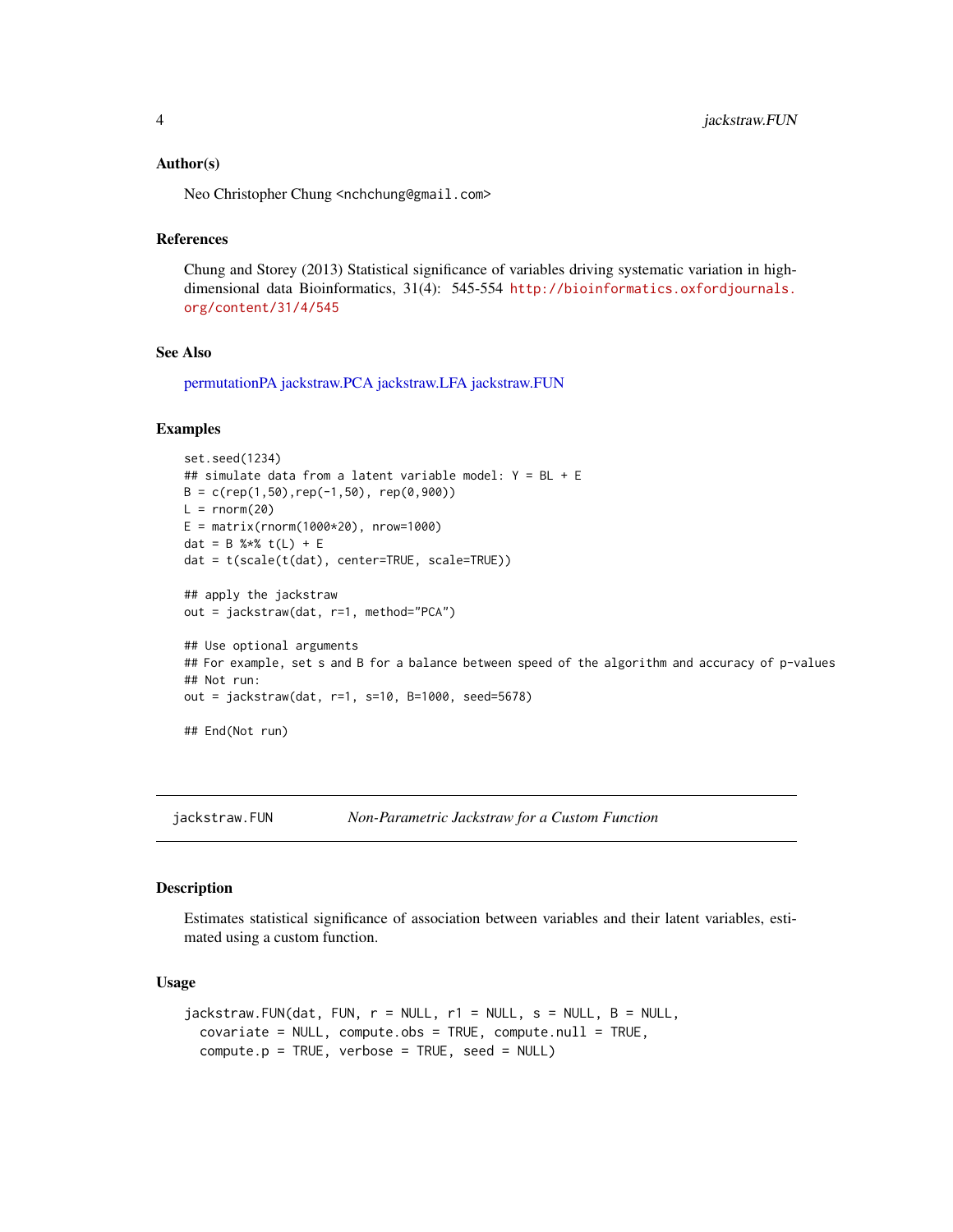### <span id="page-4-0"></span>jackstraw.FUN 5

#### Arguments

| dat          | a data matrix with m rows as variables and n columns as observations.                                     |
|--------------|-----------------------------------------------------------------------------------------------------------|
| <b>FUN</b>   | optionally, provide a specfic function to estimate LVs. Must output r estimated<br>LVs in a $n*r$ matrix. |
| r            | a number of significant latent variables.                                                                 |
| r1           | a numeric vector of latent variables of interest.                                                         |
| S            | a number of "synthetic" null variables. Out of m variables, s variables are inde-<br>pendently permuted.  |
| B            | a number of resampling iterations.                                                                        |
| covariate    | a model matrix of covariates with n observations. Must include an intercept in<br>the first column.       |
| compute.obs  | a logical specifying to return observed statistics. By default, TRUE.                                     |
| compute.null | a logical specifying to return null statistics obtained by the jackstraw method.<br>By default, TRUE.     |
| compute.p    | a logical specifying to return p-values. By default, TRUE.                                                |
| verbose      | a logical specifying to print the computational progress.                                                 |
| seed         | a seed for the random number generator.                                                                   |

#### Value

jackstraw returns a list consisting of

| p.value   | m p-values of association tests between variables and their principal components |
|-----------|----------------------------------------------------------------------------------|
| obs.stat  | m observed statistics                                                            |
| null.stat | s*B null statistics                                                              |

#### Author(s)

Neo Christopher Chung <nchchung@gmail.com>

#### References

Chung and Storey (2013) Statistical Significance of Variables Driving Systematic Variation in High-Dimensional Data. arXiv:1308.6013 [stat.ME] <http://arxiv.org/abs/1308.6013>

#### See Also

[jackstraw](#page-1-1)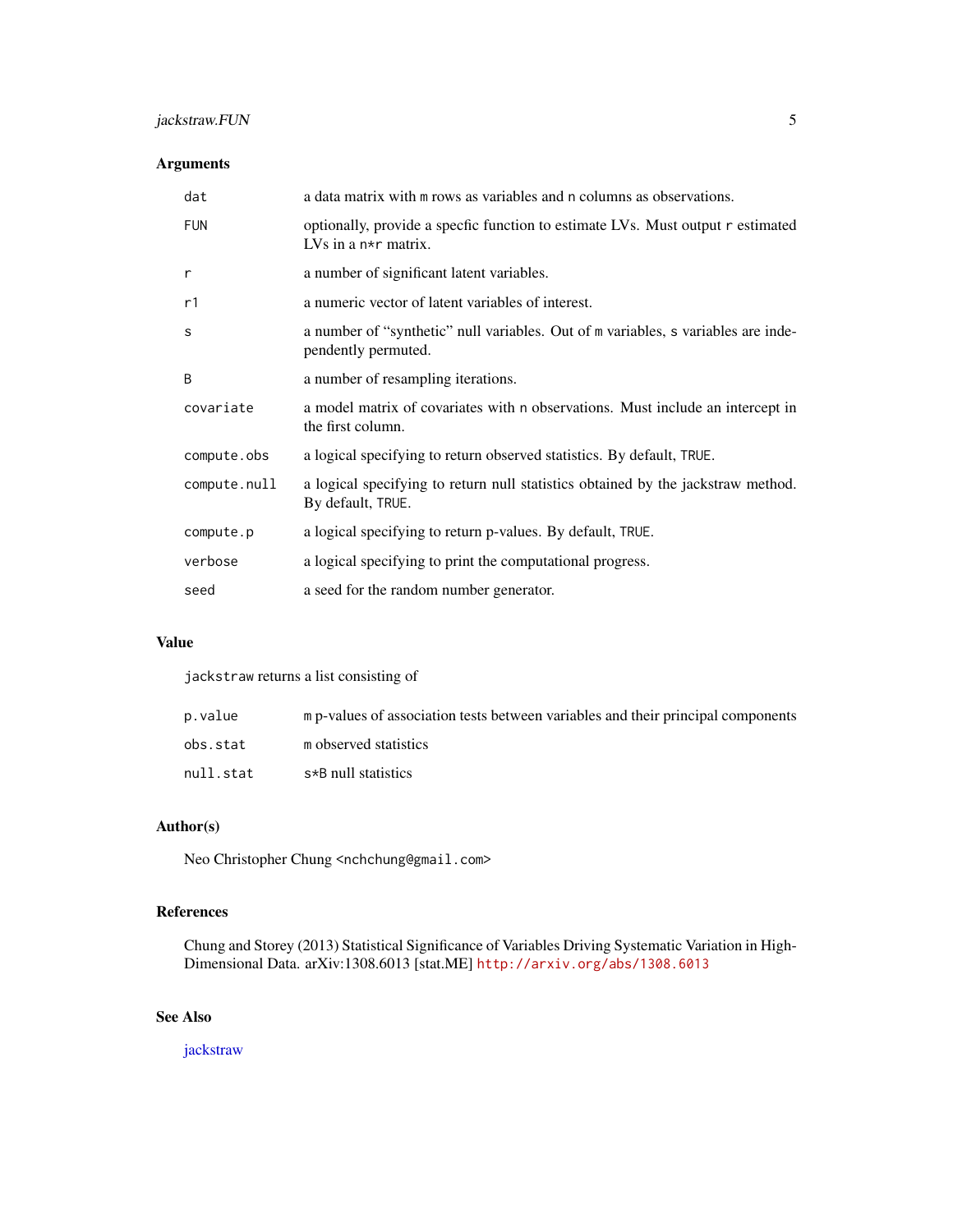#### Examples

```
set.seed(1234)
## simulate data from a latent variable model: Y = BL + E
B = c(\text{rep}(1, 50), \text{rep}(-1, 50), \text{rep}(0, 900))L = rnorm(20)E = matrix(rnorm(1000*20), nrow=1000)dat = B %*% t(L) + E
dat = t(scale(t(dat), center=TRUE, scale=TRUE))
## apply the jackstraw with the svd as a function
out = jackstraw.FUN(dat, FUN = function(x) sv([0,1,0] svd(x)$v[,1,drop=FALSE], r=1, s=100, B=50)
```
<span id="page-5-1"></span>jackstraw.LFA *Non-Parametric Jackstraw for Logistic Factor Analysis*

#### Description

Estimates statistical significance of association between variables and their logistic factors (LFs).

#### Usage

```
jackstraw.LFA(data, FUN = function(x) Ifa(x, r)[, , drop = FALSE],devR = FALSE, r = NULL, r1 = NULL, s = NULL, B = NULL,covariate = NULL, compute.obs = TRUE, compute.null = TRUE,
 compute.p = TRUE, verbose = TRUE, seed = NULL)
```
#### Arguments

| dat          | a genotype matrix with m rows as variables and n columns as observations.                                |
|--------------|----------------------------------------------------------------------------------------------------------|
| <b>FUN</b>   | a function to use for LFA (by default, it uses the lfagen package)                                       |
| devR         | use a R function to compute deviance. By default, FALSE (uses $C_{++}$ ).                                |
| r            | a number of significant LFs.                                                                             |
| r1           | a numeric vector of LFs of interest (implying you are not interested in all r LFs).                      |
| S            | a number of "synthetic" null variables. Out of m variables, s variables are inde-<br>pendently permuted. |
| B            | a number of resampling iterations. There will be a total of $s*B$ null statistics.                       |
| covariate    | a data matrix of covariates with corresponding n observations (do not include an<br>intercept term).     |
| compute.obs  | a logical specifying to return observed statistics. By default, TRUE.                                    |
| compute.null | a logical specifying to return null statistics obtained by the jackstraw method.<br>By default, TRUE.    |
| compute.p    | a logical specifying to return p-values. By default, TRUE.                                               |
| verbose      | a logical specifying to print the computational progress.                                                |
| seed         | a seed for the random number generator.                                                                  |

<span id="page-5-0"></span>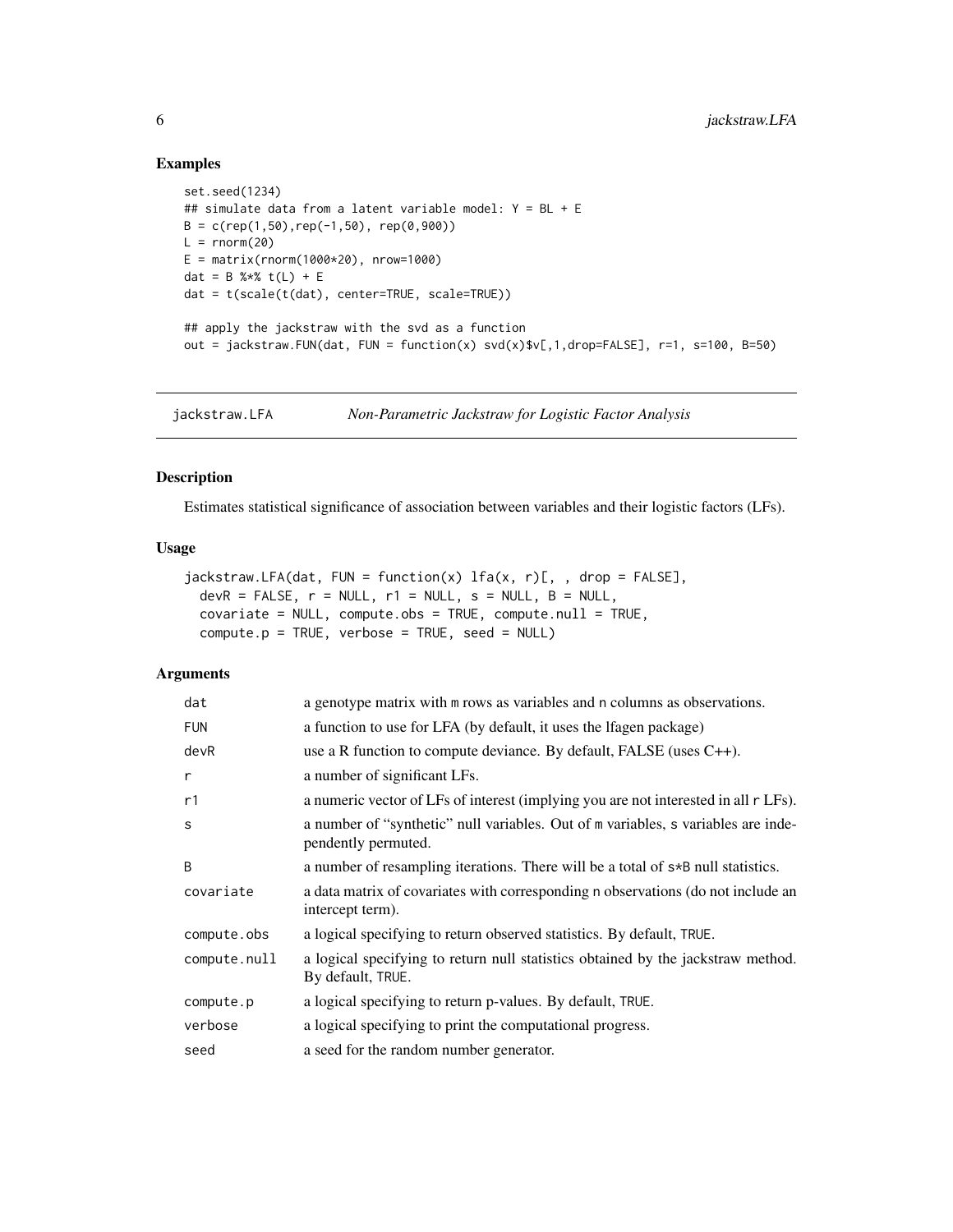#### <span id="page-6-0"></span>jackstraw.parametric 7

#### Details

This function uses logistic factor analysis (LFA) from Wei et al. (2014). Particularly, dev in logistic regression (the full model with r LFs vs. the intercept null model) is used to assess association.

#### Value

jackstraw returns a list consisting of

| p.value   | m p-values of association tests between variables and their LFs |
|-----------|-----------------------------------------------------------------|
| obs.stat  | m observed devs                                                 |
| null.stat | s*B null devs                                                   |

#### Author(s)

Neo Christopher Chung <nchchung@gmail.com>

#### See Also

[jackstraw](#page-1-1) [jackstraw.FUN](#page-3-1)

#### Examples

```
set.seed(1234)
## Not run:
## simulate genotype data from a logistic factor model: drawing rbinom from logit(BL)
m=5000; n=100; pi0=.9
m0 = round(m*pi0)
m1 = m-round(m*pi\theta)
B = matrix(0, nrow=m, ncol=1)B[1:m1,] = matrix(runif(m1*n, min=-.5, max=.5), nrow=m1, ncol=1)L = matrix(rnorm(n), nrow=1, ncol=n)BL = B % * % Lprob = exp(BL)/(1+exp(BL))dat = matrix(rbinom(m*n, 2, as.numeric(prob)), m, n)
## apply the jackstraw
out = jackstraw.LFA(dat, r=2)
## End(Not run)
```
jackstraw.parametric *Parametric Jackstraw*

#### Description

Estimates statistical significance of association between variables and their latent variables, from a parametric jackstraw procedure.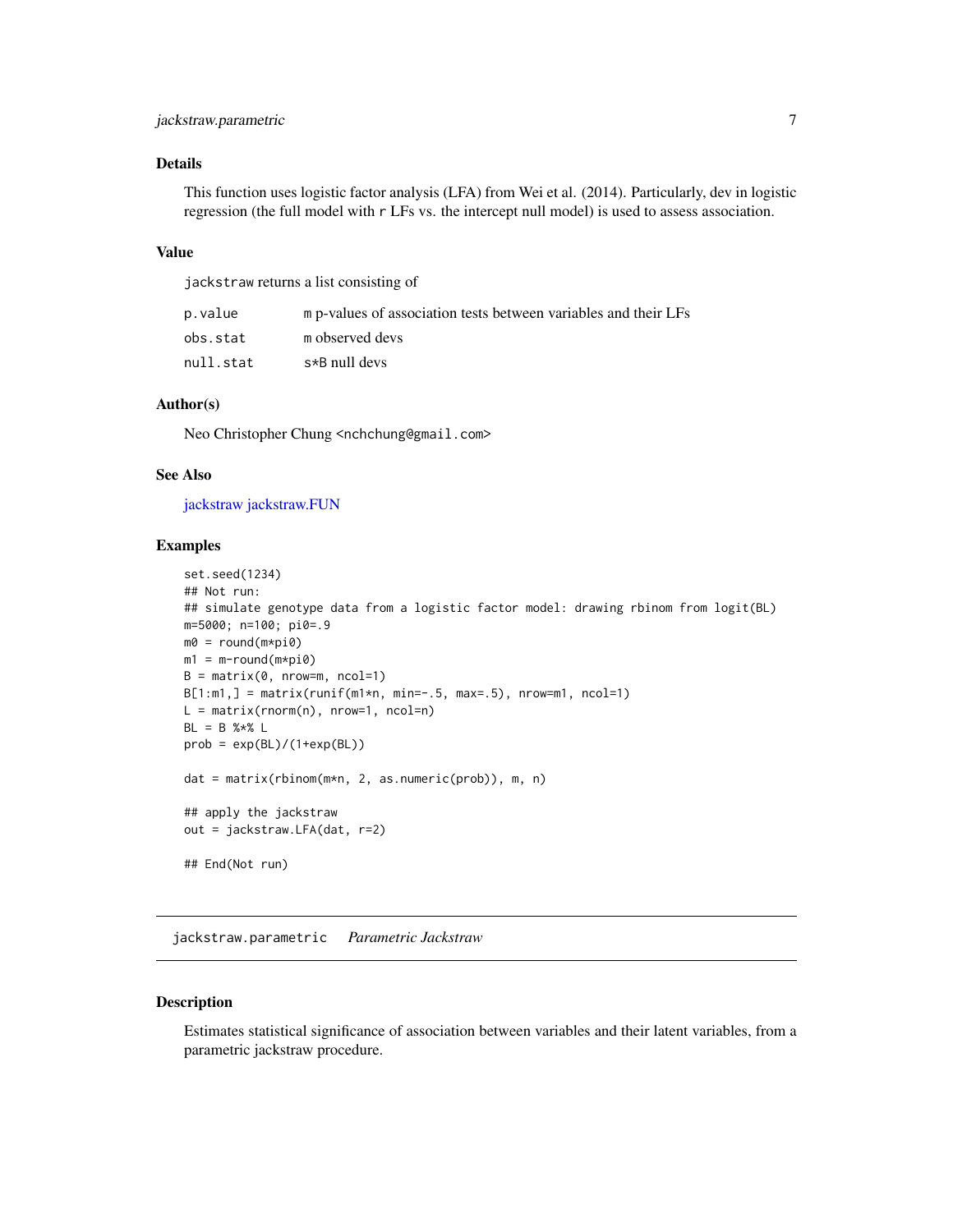#### Usage

```
jackstraw.parametric(data, FUN = function(x) fast.svd(x)\$v[, 1:r, drop =FALSE], noise = function(x) rnorm(x, mean = 0, sd = 1), r = NULL,
  r1 = NULL, s = NULL, B = NULL, covariate = NULL, verbose = TRUE,
  seed = NULL
```
#### Arguments

| dat        | a data matrix with m rows as variables and n columns as observations.                                    |
|------------|----------------------------------------------------------------------------------------------------------|
| <b>FUN</b> | provide a function to estimate LVs. Must output r estimated LVs in a n*r matrix.                         |
| noise      | specify a parametric distribution to generate a noise term.                                              |
| r          | a number of significant latent variables.                                                                |
| r1         | a numeric vector of latent variables of interest.                                                        |
| S          | a number of "synthetic" null variables. Out of m variables, s variables are inde-<br>pendently permuted. |
| B          | a number of resampling iterations.                                                                       |
| covariate  | a model matrix of covariates with n observations. Must include an intercept in<br>the first column.      |
| verbose    | a logical indicator as to whether to print the progress.                                                 |
| seed       | a seed for the random number generator.                                                                  |

#### Details

This function estimates statistical significance of association between variables and latent variables using a parametric distribution of a noise term. A small number s of observed variables are replaced by synthetic null variables generated from a specified distribution (such as Normal(0,1)). After applying a latent variable estimation function on this newly generated matrix (with s synthetic nulls and m-s intact observed variables), F-test statistics between estimated latent variables and s synthetic nulls are called the jackstraw statistics. P-values are computed by comparing observed F-test statistics against s\*B jackstraw statistics.

Note that unless you have a strong reason to use a parametric distribution, it is advised to use the non-parametric jackstraw.

#### Value

jackstraw.parametric returns a list consisting of

| p.value   | the m p-values of association tests between variables and their principal compo-<br>nents |
|-----------|-------------------------------------------------------------------------------------------|
| obs.stat  | the observed F-test statistics                                                            |
| null.stat | the $s*B$ null F-test statistics                                                          |

#### Author(s)

Neo Christopher Chung <nchchung@gmail.com>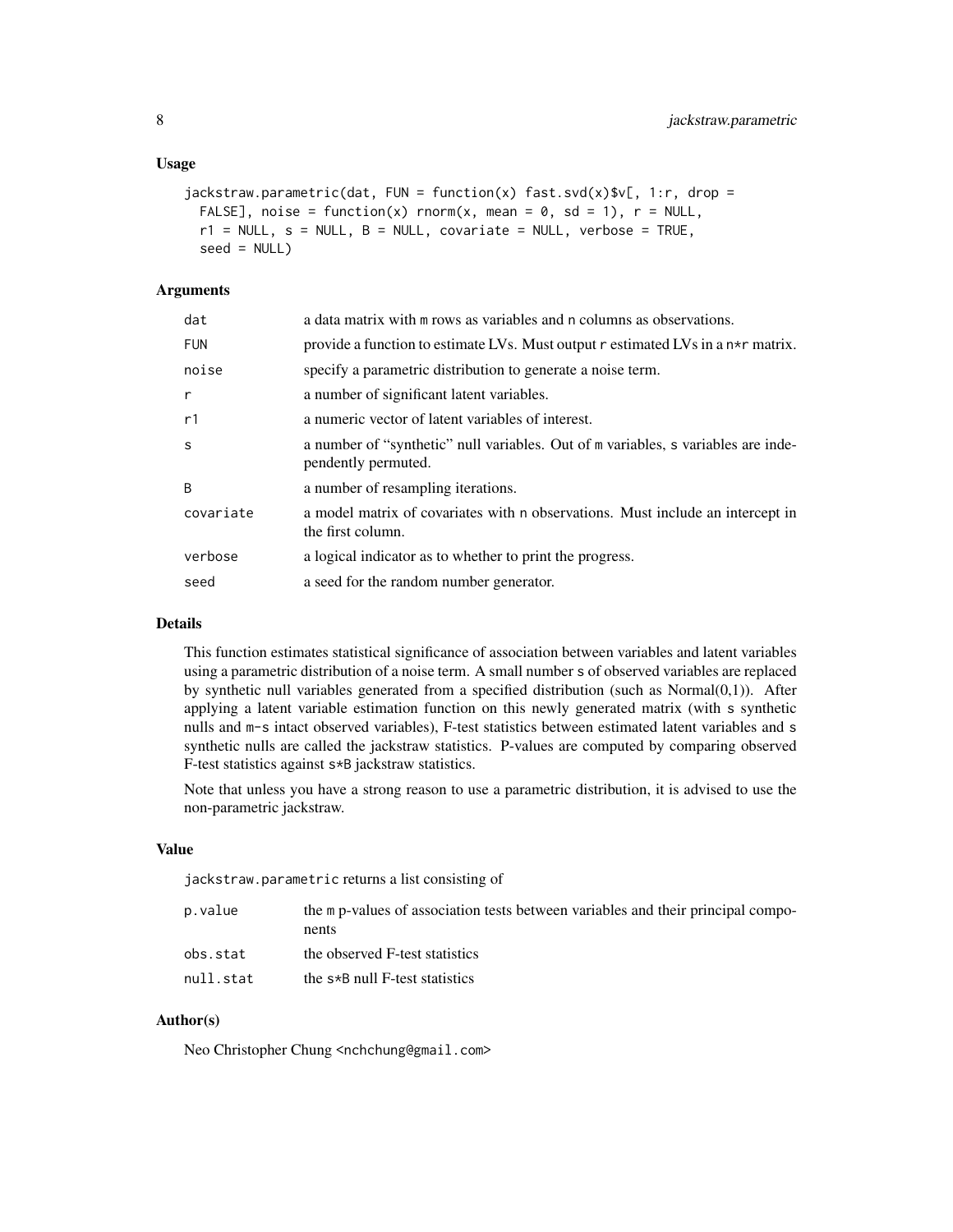#### <span id="page-8-0"></span>jackstraw.PCA 9

#### See Also

[jackstraw.FUN](#page-3-1)

[jackstraw](#page-1-1)

<span id="page-8-1"></span>jackstraw.PCA *Non-Parametric Jackstraw for Principal Component Analysis (PCA)*

#### Description

Estimates statistical significance of association between variables and their principal components (PCs).

#### Usage

```
jackstraw.PCA(data, r1 = NULL, r = NULL, s = NULL, B = NULL,covariate = NULL, compute.obs = TRUE, compute.null = TRUE,
 compute.p = TRUE, verbose = TRUE, seed = NULL)
```
#### Arguments

| dat          | a data matrix with m rows as variables and n columns as observations.                                                       |
|--------------|-----------------------------------------------------------------------------------------------------------------------------|
| r1           | a numeric vector of principal components of interest. Choose a subset of r<br>significant PCs to be used.                   |
| r            | a number (a positive integer) of significant principal components. See permuta-<br>tion PA and other methods.               |
| S            | a number (a positive integer) of "synthetic" null variables. Out of m variables, s<br>variables are independently permuted. |
| B            | a number (a positive integer) of resampling iterations. There will be a total of<br>s*B null statistics.                    |
| covariate    | a data matrix of covariates with corresponding n observations (do not include an<br>intercept term).                        |
| compute.obs  | a logical specifying to return observed statistics. By default, TRUE.                                                       |
| compute.null | a logical specifying to return null statistics obtained by the jackstraw method.<br>By default, TRUE.                       |
| compute.p    | a logical specifying to return p-values. By default, TRUE.                                                                  |
| verbose      | a logical specifying to print the computational progress.                                                                   |
| seed         | a numeric seed for the random number generator.                                                                             |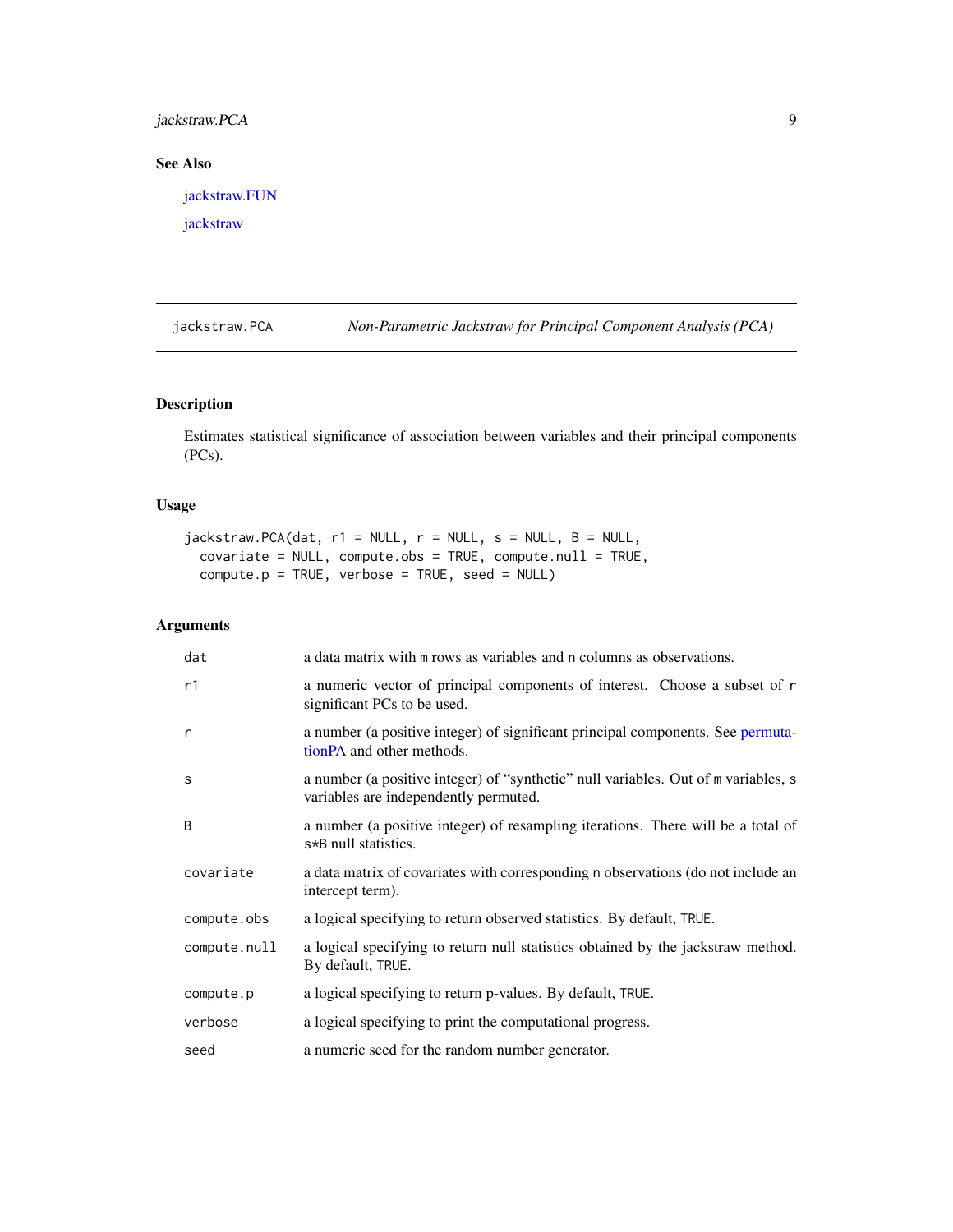#### Details

This function computes m p-values of linear association between m variables and their PCs. Its resampling strategy accounts for the over-fitting characteristics due to direct computation of PCs from the observed data and protects against an anti-conservative bias.

Provide the data matrix, with m variables as rows and n observations as columns. Given that there are r significant PCs, this function tests for linear association between m varibles and their r PCs.

You could specify a subset of significant PCs that you are interested in (PC). If PC is given, then this function computes statistical significance of association between m variables and PC, while adjusting for other PCs (i.e., significant PCs that are not your interest). For example, if you want to identify variables associated with 1st and 2nd PCs, when your data contains three significant PCs, set r=3 and PC=c(1,2).

Please take a careful look at your data and use appropriate graphical and statistical criteria to determine a number of significant PCs, r. The number of significant PCs depends on the data structure and the context. In a case when you fail to specify  $r$ , it will be estimated from a permutation test (Buja and Eyuboglu, 1992) using a function [permutationPA.](#page-11-1)

If s is not supplied, s is set to about 10% of m variables. If B is not supplied, B is set to  $m*10/s$ .

#### Value

jackstraw returns a list consisting of

| p.value   | m p-values of association tests between variables and their principal components |
|-----------|----------------------------------------------------------------------------------|
| obs.stat  | m observed F-test statistics                                                     |
| null.stat | s*B null F-test statistics                                                       |

#### Author(s)

Neo Christopher Chung <nchchung@gmail.com>

#### References

Chung and Storey (2013) Statistical Significance of Variables Driving Systematic Variation in High-Dimensional Data. arXiv:1308.6013 [stat.ME] <http://arxiv.org/abs/1308.6013>

#### See Also

[jackstraw](#page-1-1) [jackstraw.FUN](#page-3-1) [permutationPA](#page-11-1)

#### Examples

```
set.seed(1234)
## simulate data from a latent variable model: Y = BL + E
B = c(rep(1,50), rep(-1,50), rep(0,900))L = rnorm(20)E = matrix(rnorm(1000*20), nrow=1000)dat = B %*% t(L) + E
dat = t(scale(t(dat), center=TRUE, scale=TRUE))
```
<span id="page-9-0"></span>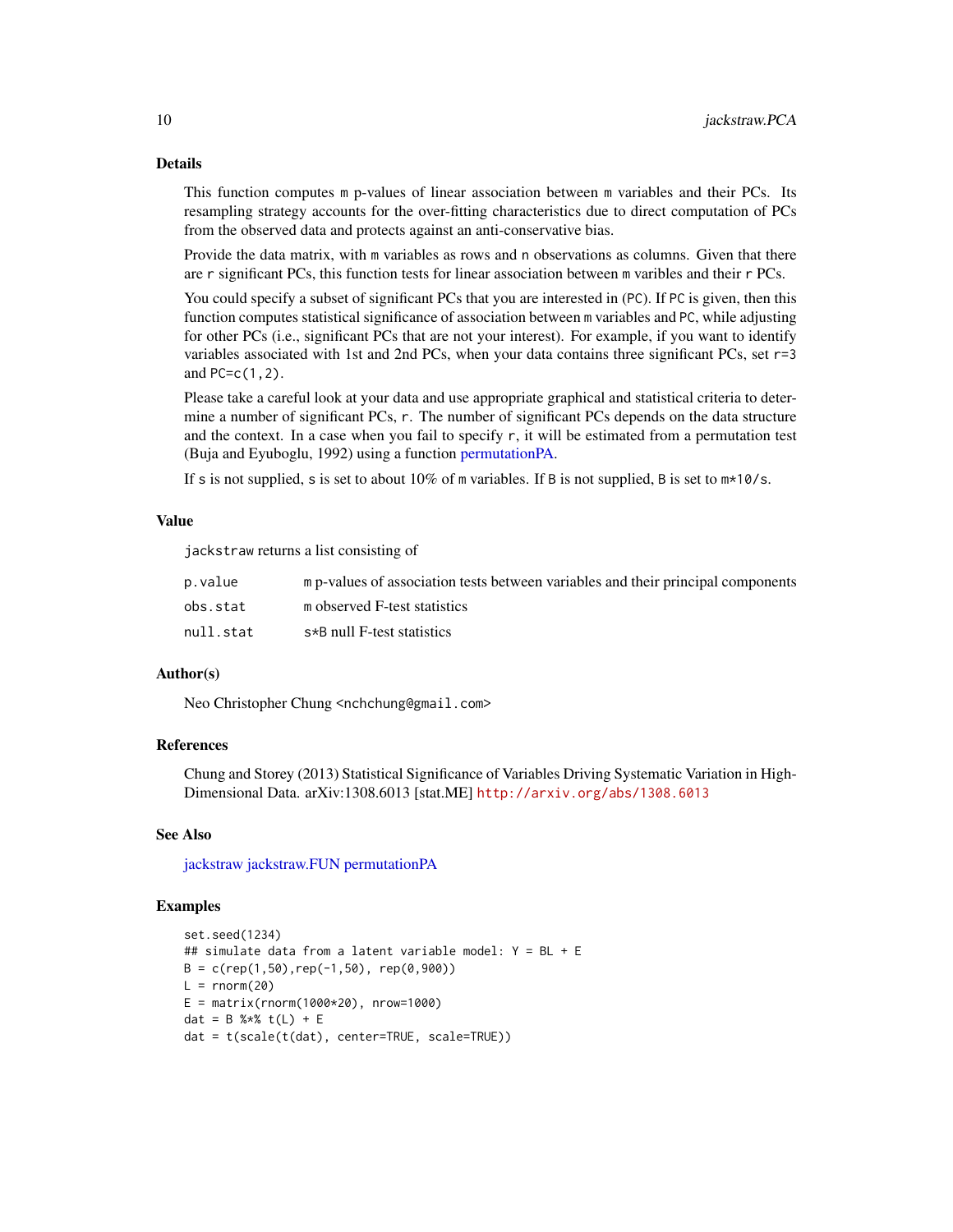#### <span id="page-10-0"></span>lfa.corpcor 11

```
## apply the jackstraw
out = jackstraw.PCA(dat, r=1)
## Use optional arguments
## For example, set s and B for a balance between speed of the algorithm and accuracy of p-values
## Not run:
## out = jackstraw.PCA(dat, r=1, s=10, B=1000, seed=5678)
## End(Not run)
```
#### lfa.corpcor *Logistic Factor Analysis without C++ Dependency*

#### Description

Estimate populatoin structure in genome-wide genotype matrices.

#### Usage

 $lfa.corpor(x, d, Itrace = FALSE)$ 

#### Arguments

| x      | a matrix with m loci (rows) and n observations (columns). |
|--------|-----------------------------------------------------------|
| d.     | a number of logistic factors.                             |
| ltrace | a logical indicator as to whether to print the progress.  |

#### Details

It performs the logistic factor analysis, similar to lfa function in the lfa package. This function works without C++ dependencies. However, it would be much slower, does not include any other LFA-related functions, checks, and warnings.

#### Value

lfa.corpcor returns a n\*d matrix of d logistic factors. The last column is always an intercept term.

#### See Also

[jackstraw.LFA](#page-5-1)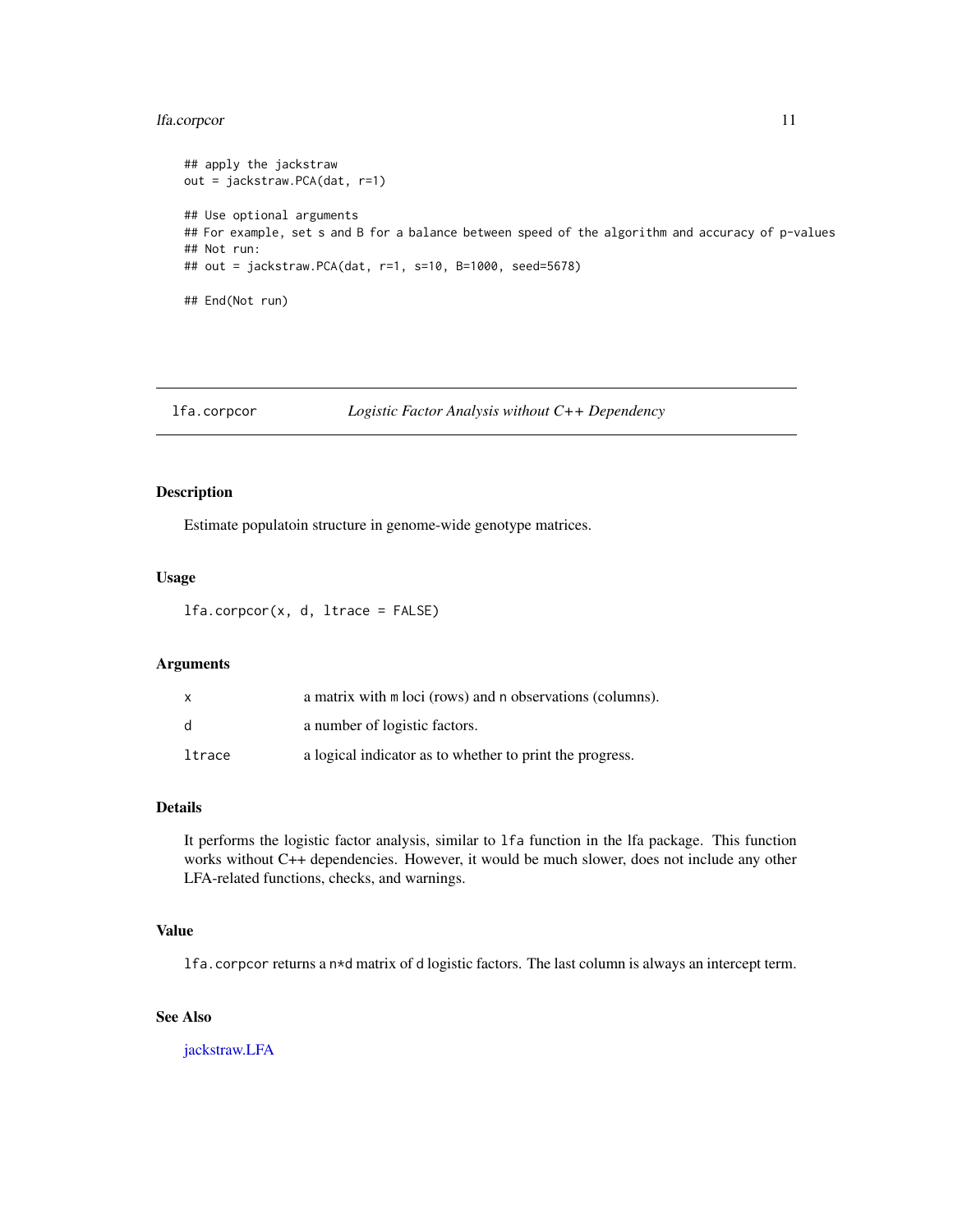#### <span id="page-11-0"></span>Examples

```
set.seed(1234)
## simulate genotype data from a logistic factor model
m=5000; n=100; pi0=.9
m0 = round(m * pi0)m1 = m-round(m * pi0)
B = matrix(0, nrow=m, ncol=1)B[1:m1, ] = matrix(runif(m1*n, min=-.5, max=.5), nrow=m1, ncol=1)L = matrix(rnorm(n), nrow=1, ncol=n)
BL = B % * % Lprob = exp(BL)/(1+exp(BL))dat = matrix(rbinom(m*n, 2, as.numeric(prob)), m, n)
out = lfa.corpcor(x=dat, d=2)
```
<span id="page-11-1"></span>permutationPA *Permutation Parallel Analysis*

#### Description

Estimate a number of significant principal components from a permutation test.

#### Usage

```
permutationPA(dat, B = 100, threshold = 0.05, verbose = TRUE,
  seed = NULL)
```
#### Arguments

| dat       | a data matrix with $m$ rows as variables and $n$ columns as observations. |
|-----------|---------------------------------------------------------------------------|
| B         | a number (a positive integer) of resampling iterations.                   |
| threshold | a numeric value between 0 and 1 to threshold p-values.                    |
| verbose   | a logical indicator as to whether to print the progress.                  |
| seed      | a seed for the random number generator.                                   |

#### Details

Adopted from sva::num.sv, and based on Buja and Eyuboglu (1992)

#### Value

permutationPA returns

| a list of p-values for significance of principal components                   |
|-------------------------------------------------------------------------------|
| an estimated number of significant principal components based on thresholding |
| p-values at threshold                                                         |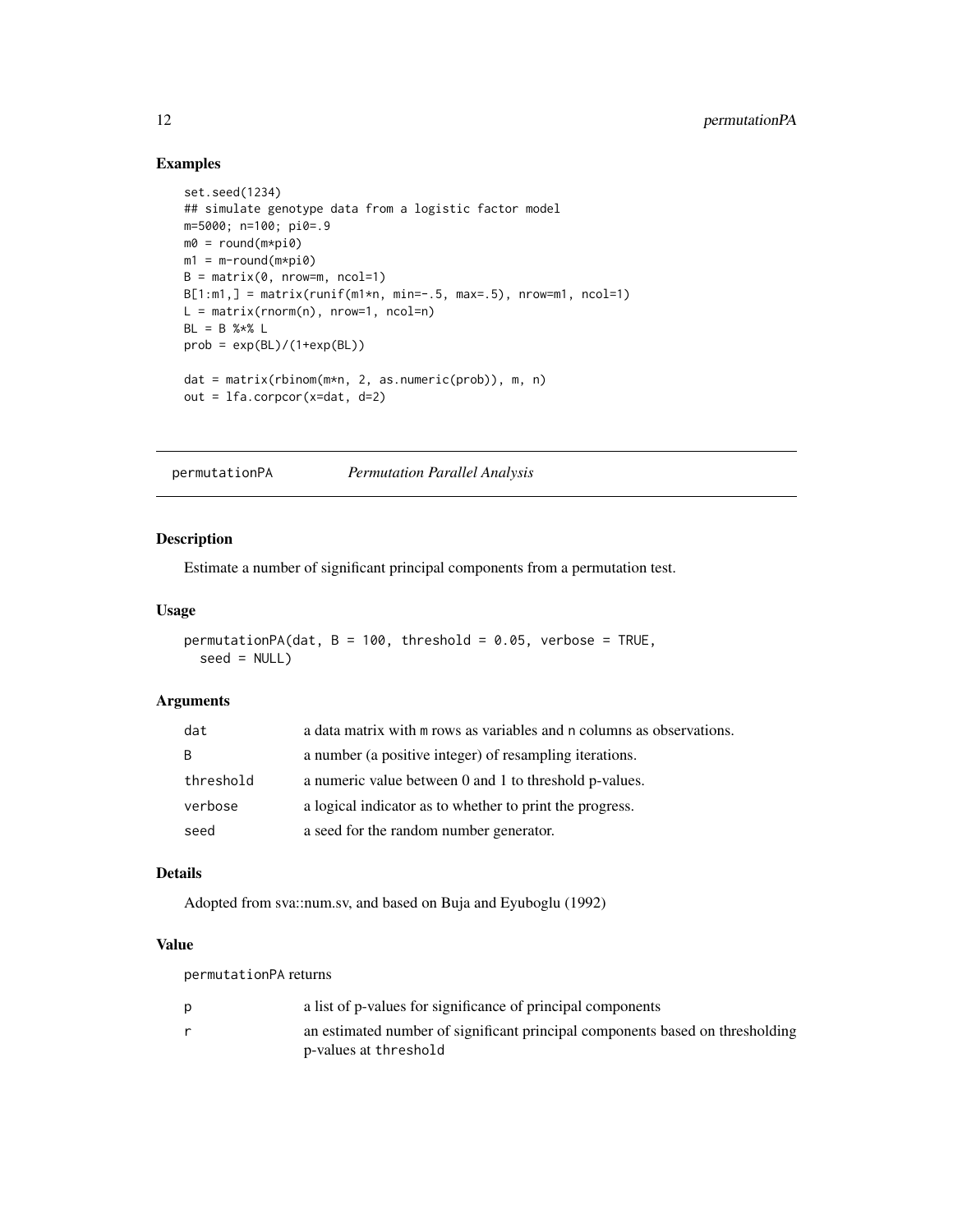#### permutationPA 13

#### References

Buja A and Eyuboglu N. (1992) Remarks on parrallel analysis. Multivariate Behavioral Research, 27(4), 509-540